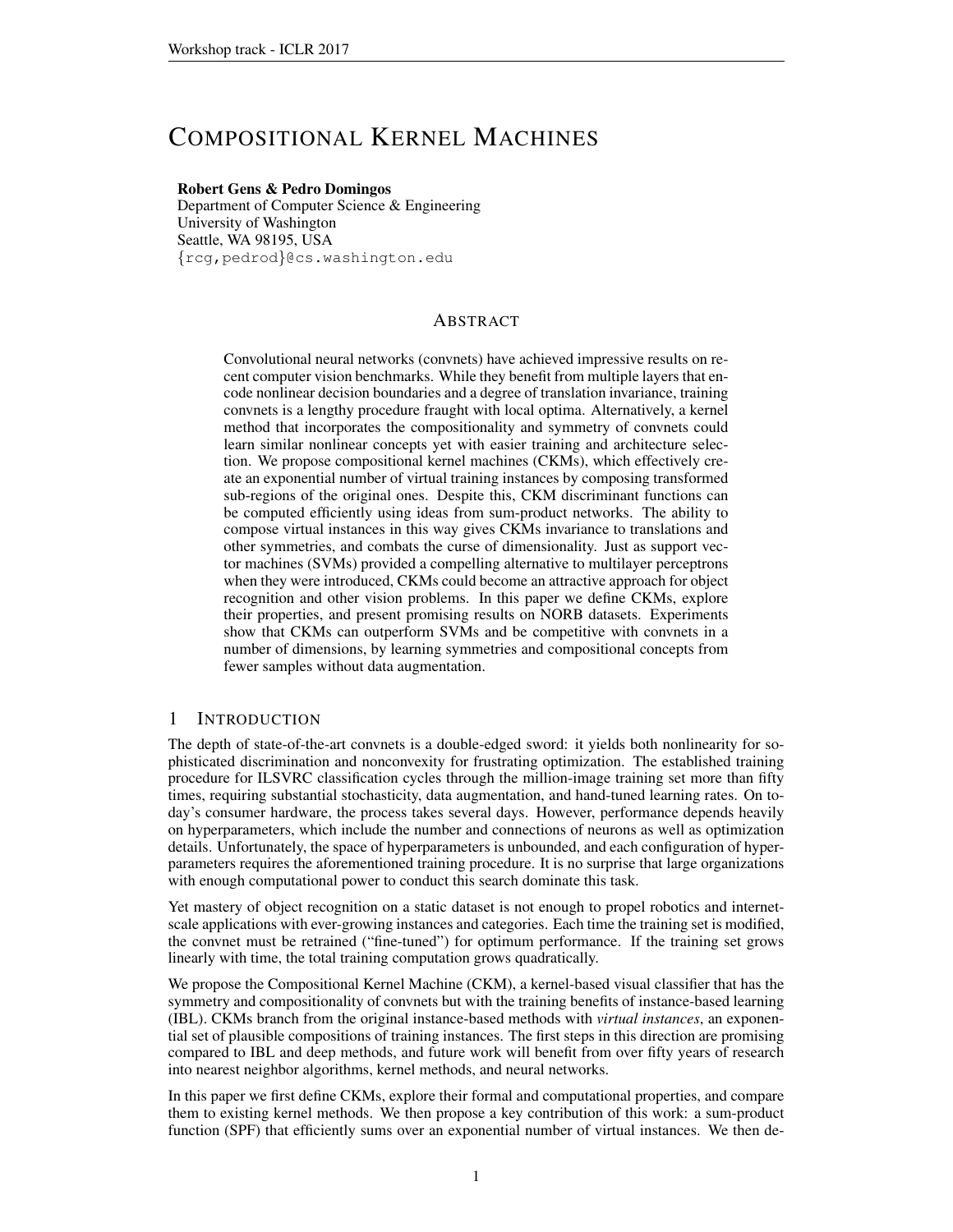scribe how to train the CKM with and without parameter optimization. Finally, we present results on NORB and variants that show a CKM trained on a CPU can be competitive with convnets trained for much longer on a GPU and can outperform them on tests of composition and symmetry, as well as markedly improving over previous IBL methods.

# 2 COMPOSITIONAL KERNEL MACHINES

The key issue in using an instance-based learner on large images is the curse of dimensionality. Even millions of training images are not enough to construct a meaningful neighborhood for a  $256 \times 256$ pixel image. The compositional kernel machine (CKM) addresses this issue by constructing an exponential number of *virtual instances*. The core hypothesis is that a variation of the visual world can be understood as a rearrangement of low-dimensional pieces that have been seen before. For example, an image of a house could be recognized by matching many pieces from other images of houses from different viewpoints. The virtual instances represent this set of all possible transformations and recombinations of the training images. The arrangement of these pieces cannot be arbitrary, so CKMs learn how to compose virtual instances with weights on compositions. A major contribution of this work is the ability to efficiently sum over this set with a sum-product function.

The set of virtual instances is related to the nonlinear image manifolds described by [Simard et al.](#page-9-0) [\(1992\)](#page-9-0) but with key differences. Whereas the tangent distance accounts for transformations applied to the whole image, virtual instances can depict local transformations that are applied differently across an image. Secondly, the tangent plane approximation of the image manifold is only accurate near the training images. Virtual instances can easily represent distant transformations. Unlike the explicit augmentation of virtual support vectors in Schölkopf et al. [\(1996\)](#page-9-1), the set of virtual instances in a CKM is implicit and exponentially larger. [Platt & Allen](#page-9-2) [\(1996\)](#page-9-2) demonstrated an early version of virtual instances to expand the set of negative examples for a linear classifier.

#### 2.1 DEFINITION

We define CKMs using notation common to other IBL techniques. The two prototypical instancebased learners are k-nearest neighbors and support vector machines. The foundation for both algorithms is a similarity or kernel function  $K(x, x')$  between two instances. Given a training set of m labeled instances of the form  $\langle x_i, y_i \rangle$  and query  $x_q$ , the k-NN algorithm outputs the most common label of the  $k$  nearest instances:

$$
y_{kNN}(x_q) = \arg\max_{c} \sum_{i=1}^{m} \mathbb{1} \left[ c = y_i \land K(x_i, x_q) \ge K(x^k, x_q) \right]
$$

where  $\mathbb{1}[\cdot]$  equals one if its argument is true and zero otherwise, and  $x^k$  is the  $k^{\text{th}}$  nearest training instance to query  $x_q$  assuming unique distances. The multiclass support vector machine [\(Crammer](#page-8-0) [& Singer, 2001\)](#page-8-0) in its dual form can be seen as a weighted nearest neighbor that outputs the class with the highest weighted sum of kernel values with the query:

<span id="page-1-0"></span>
$$
y_{\text{SVM}}(x_q) = \underset{c}{\text{arg max}} \sum_{i=1}^{m} \alpha_{i,c} K(x_i, x_q)
$$
 (1)

where  $\alpha_{i,c}$  is the weight on training instance  $x_i$  that contributes to the score of class c.

The CKM performs the same classification as these instance-based methods but it sums over an exponentially larger set of virtual instances to mitigate the curse of dimensionality. Virtual instances are composed of rearranged elements from one or more training instances. Depending on the design of the CKM, elements can be subsets of instance variables (e.g., overlapping pixel patches) or features thereof (e.g., ORB features or a 2D grid of convnet feature vectors). We assume there is a deterministic procedure that processes each training or test instance  $x_i$  into a fixed tuple of indexed elements  $E_{x_i} = (e_{i,1}, \ldots, e_{i,|E_{x_i}|})$ , where instances may have different numbers of elements. The query instance  $x_q$  (with tuple of elements  $E_{x_q}$ ) is the example that is being classified by the CKM; it is a training instance during training and a test instance during testing. A virtual instance  $z$  is represented by a tuple of elements from training instances, e.g.  $E_z = (e_{10,5}, e_{71,2}, \ldots, e_{46,17}).$ Given a query instance  $x_q$ , the CKM represents a set of virtual instances each with the same number of elements as  $E_{x_q}$ . We define a leaf kernel  $K_L(e_{i,j}, e_{i',j'})$  that measures the similarity between any two elements. Using kernel composition [\(Aronszajn, 1950\)](#page-8-1), we define the kernel between the query instance  $x_q$  and a virtual instance  $z$  as the product of leaf kernels over their corresponding elements:  $K(z, x_q) = \prod_j^{|E_{x_q}|} K_L(e_{z,j}, e_{q,j}).$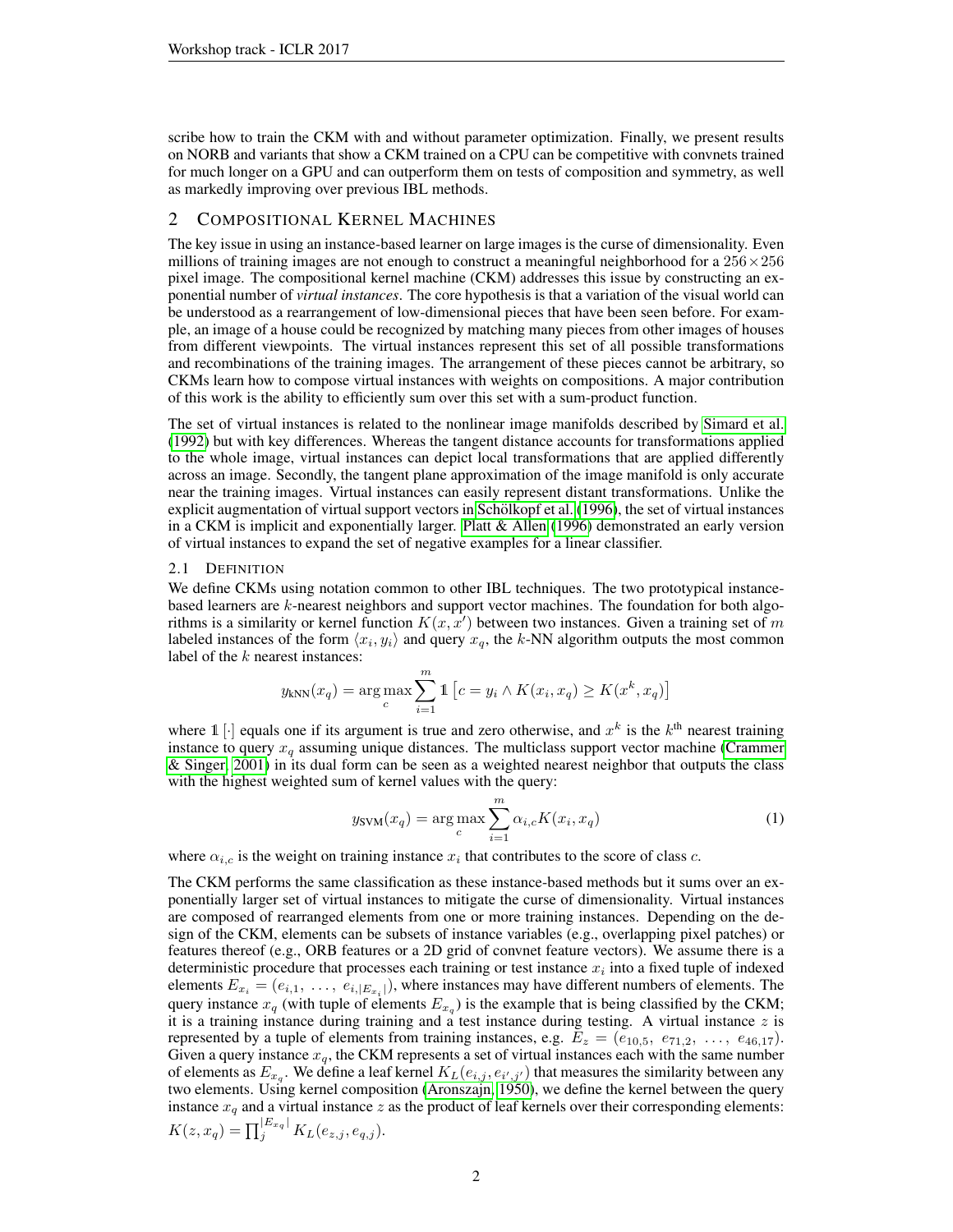We combine leaf kernels with weighted sums and products to compactly represent a sum over kernels with an exponential number of virtual instances. Just as a sum-product network can compactly represent a mixture model that is a weighted sum over an exponential number of mixture components, the same algebraic decomposition can compactly encode a weighted sum over an exponential number of kernels. For example, if the query instance is represented by two elements  $E_{x_q} = (e_{q,1}, e_{q,2})$ and the training set contains elements  $\{e_1, e_2, e_3, e_4, e_5, e_6\}$ , then

$$
[w_1K_L(e_{q,1}, e_1) + w_2K_L(e_{q,1}, e_2) + w_3K_L(e_{q,1}, e_3)] \times
$$
  

$$
[w_4K_L(e_{q,2}, e_4) + w_5K_L(e_{q,2}, e_5) + w_6K_L(e_{q,2}, e_6)]
$$

expresses a weighted sum over nine virtual instances using eleven additions/multiplications instead of twenty-six for an expanded flat sum  $w_1K_L(e_{q,1}, e_1)K_L(e_{q,2}, e_4) + \ldots + w_9K_L(e_{q,1}, e_3)$  $K_L(e_{q,2}, e_6)$ . If the query instance and training set contained 100 and 10000 elements, respectively, then a similar factorization would use  $O(10^6)$  operations compared to a naïve sum over  $10^{500}$  virtual instances. Leveraging the Sum-Product Theorem [\(Friesen & Domingos, 2016\)](#page-8-2), we define CKMs to allow for more expressive architectures with this exponential computational savings.

Definition 1. *A compositional kernel machine (CKM) is defined recursively.*

- *1. A leaf kernel over a query element and a training set element is a CKM.*
- *2. A product of CKMs with disjoint scopes is a CKM.*
- *3. A weighted sum of CKMs with the same scope is a CKM.*

The scope of an operator is the set of query elements it takes as inputs; it is analogous to the receptive field of a unit in a neural network, but with CKMs the query elements are not restricted to being pixels on the image grid (e.g., they may be defined as a set of extracted image features). A leaf kernel has singleton scope, internal nodes have scope over some subset of the query elements, and the root node of the CKM has full scope of all query elements  $E_{x_q}$ . This definition allows for rich CKM architectures with many layers to represent elaborate compositions. The value of each sum node child is multiplied by a weight  $w_{k,c}$  and optionally a constant cost function  $\phi(e_{i,j}, e_{i',j'})$ that rewards certain compositions of elements. Analogous to a multiclass SVM, the CKM has a separate set of weights for each class  $c$  in the dataset. The CKM classifies a query instance as  $y_{\text{CKM}}(x_q) = \arg \max_c S_c(x_q)$ , where  $S_c(x_q)$  is the value of the root node of the CKM evaluating query instance  $x_q$  using weights for class c.

Definition 2 [\(Friesen & Domingos](#page-8-2) [\(2016\)](#page-8-2)). *A product node is decomposable iff the scopes of its children are disjoint. An SPF is decomposable iff all of its product nodes are decomposable.*

Theorem 1 (Sum-Product Theorem, [Friesen & Domingos](#page-8-2) [\(2016\)](#page-8-2)). *Every decomposable SPF can be summed over its domain in time linear in its size.*

**Corollary 1.**  $S_c(x_q)$  *can sum over the set of virtual instances in time linear in the size of the SPF.* 

*Proof.* For each query instance element  $e_{q,j}$  we define a discrete variable  $Z_j$  with a state for each training element  $e_{i',j'}$  found in a leaf kernel  $K_L(e_{q,j}, e_{i',j'})$  in the CKM. The Cartesian product of the domains of the variables Z defines the set of virtual instances represented by the CKM.  $S_c(x_q)$ is a SPF over semiring  $(R, \oplus, \infty, 0, 1)$ , variables Z, constant functions w and  $\phi$ , and univariate functions  $K_L(e_{q,i}, Z_i)$ . With the appropriate definition of leaf kernels, any semiring can be used. The definition above provides that the children of every product node have disjoint scopes. Constant functions have empty scope so there is no intersection with scopes of other children. With all product nodes decomposable,  $S_c(x_q)$  is a decomposable SPF and can therefore sum over all states of Z, the virtual instances, in time linear to the size of the CKM.

Special cases of CKMs include multiclass SVMs (flat sum-of-products) and naive Bayes nearest neighbor [\(Boiman et al., 2008\)](#page-8-3) (flat product-of-sums). A CKM can be seen as a generalization of an image grammar [\(Fu, 1974\)](#page-8-4) where terminal symbols corresponding to pieces of training images are scored with kernels and non-terminal symbols are sum nodes with a production for each child product node.

The weights and cost functions of the CKM control the weights on the virtual instances. Each virtual instance represented by the CKM defines a tree that connects the root to the leaf kernels over its unique composition of training set elements. If we were to expand the CKM into a flat sum (cf. Equation [1\)](#page-1-0), the weight on a virtual instance would be the product of the weights and cost functions along the branches of its corresponding tree. These weights are important as they can prevent implausible virtual instances. For example, if we use image patches as the elements and allow all compositions, the set of virtual instances would largely contain nonsense noise patterns. If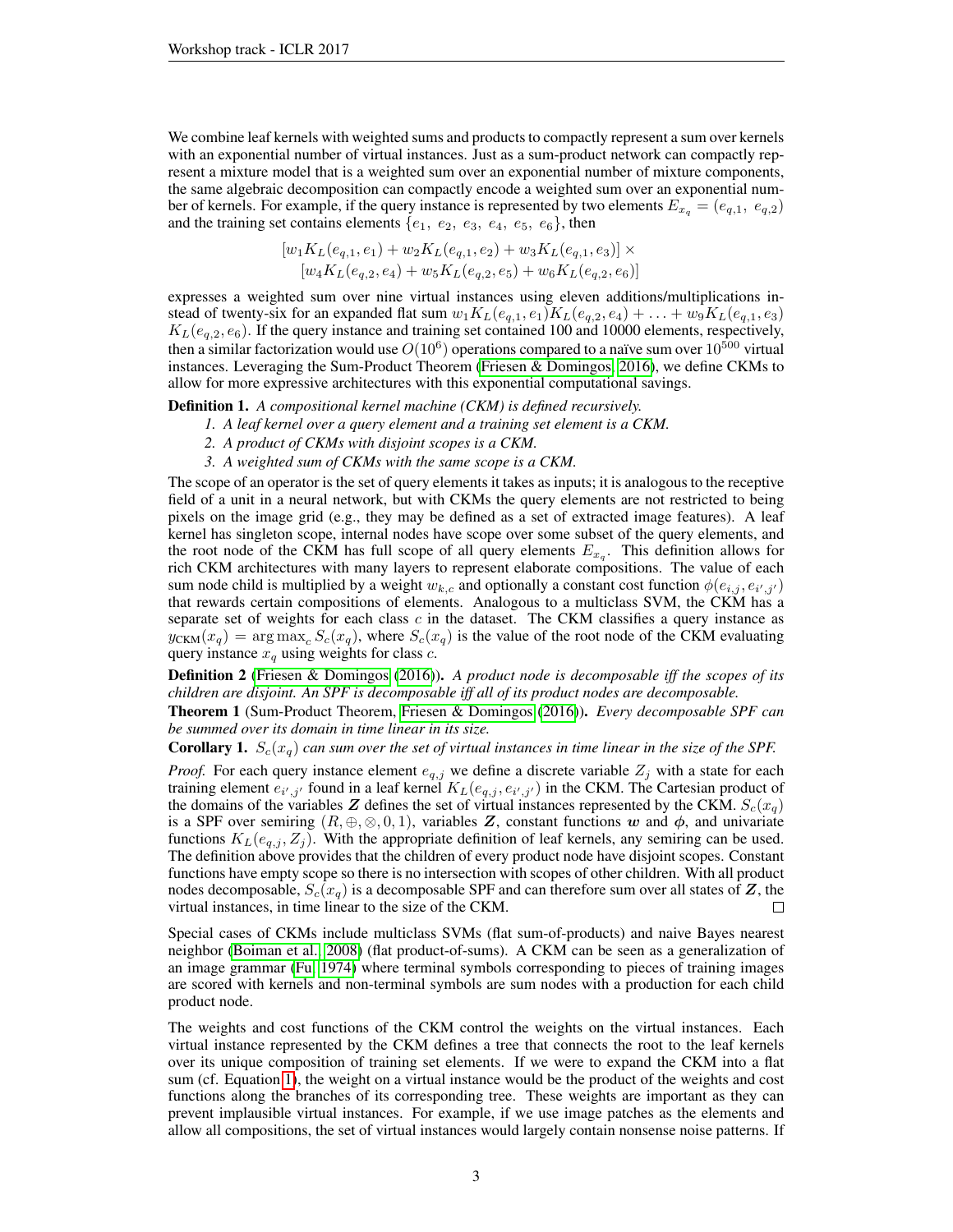the elements were pixels, the virtual instances could even contain arbitrary images from classes not present in the training set. There are many aspects of composition that can be encoded by the CKM. For example, we can penalize virtual instances that compose training set elements using different symmetry group transformations. We could also penalize compositions that juxtapose elements that disagree on the contents of their borders. Weights can be learned to establish clusters of elements and reward certain arrangements. In Section [3](#page-4-0) we demonstrate one choice of weights and cost functions in a CKM architecture built from extracted image features.

#### <span id="page-3-0"></span>2.2 LEARNING

The training procedure for a CKM builds an SPF that encodes the virtual instances. There are then two options for how to set weights in the model. As with  $k$ -NN, the weights in the CKM could be set to uniform. Alternatively, as with SVMs, the weights could be optimized to improve generalization and reduce model size.

For weight learning, we use block-coordinate gradient descent to optimize leave-one-out loss over the training set. The leave-one-out loss on a training instance  $x_i$  is the loss on that instance made by the learner trained on all data except  $x_i$ . Though it is an almost unbiased estimate of generalization error [\(Luntz & Brailovsky, 1969\)](#page-8-5), it is typically too expensive to compute or optimize with non-IBL methods [\(Chapelle et al., 2002\)](#page-8-6). With CKMs, caching the SPFs and efficient data structures make it feasible to compute exact partial derivatives of the leave-one-out loss over the whole training set. We use a multiclass squared-hinge loss

$$
\mathcal{L}(x_i, y_i) = \max \left[ 1 + \underbrace{S_{y'}(x_i)}_{\text{Best incorrect class}} - \underbrace{S_{y_i}(x_i)}_{\text{True class}} , 0 \right]^2
$$

for the loss on training instance  $x_i$  with true label  $y_i$  and highest-scoring incorrect class  $y'$ . We use the squared version of the hinge loss as it performs better empirically and prioritizes updates to element weights that led to larger margin violations. In general, this objective is not convex as it involves the difference of the two discriminant functions which are strictly convex (due to the choice of semiring and the product of weights on each virtual instance). In the special case of the sum-product semiring and unique weights on virtual instances the objective is convex as is true for L2-SVMs. Convnets also have a non-convex objective, but they require lengthy optimization to perform well. As we show in Section [3,](#page-4-0) CKMs can achieve high accuracy with uniform weights, which further serves as good initialization for gradient descent.

For each epoch, we iterate through the training set, for each training instance  $x_i$  optimizing the block of weights on those branches with  $E_{x_i}$  as descendants. We take gradient steps to lower the leaveone-out loss over the rest of the training set  $\sum_{i' \in ([1,m]\setminus i)} \mathcal{L}(x_{i'}, y_{i'})$ . We iterate until convergence or an early stopping condition. A component of the gradient of the squared-hinge loss on an instance takes the form

$$
\frac{\partial}{\partial w_{k,c}} \mathcal{L}(x_i, y_i) = \begin{cases} 2\Delta(x_i, y_i) \frac{\partial S_{y'}(x_i)}{\partial w_{k,c}} & \text{if } \Delta(x_i, y_i) > 0 \land c = y'\\ -2\Delta(x_i, y_i) \frac{\partial S_{y_i}(x_i)}{\partial w_{k,c}} & \text{if } \Delta(x_i, y_i) > 0 \land c = y_i\\ 0 & \text{otherwise} \end{cases}
$$

where  $\Delta(x_i, y_i) = 1 + S_{y}(x_i) - S_{y_i}(x_i)$ . We compute partial derivatives  $\frac{\partial S_c(x_i)}{\partial w_{k,c}}$  with backpropagation through the SPF. For efficiency, terms of the gradient can be set to zero and excluded from backpropagation if the values of corresponding leaf kernels are small enough. This is either exact (e.g., if ⊕ is maximization) or an approximation (e.g., if ⊕ is normal addition).

#### 2.3 SCALABILITY

CKMs have several scalability advantages over convnets. As mentioned previously, they do not require a lengthy training procedure. This makes it much easier to add new instances and categories. Whereas most of the computation to evaluate a single setting of convnet hyperparameters is sunk in training, CKMs can efficiently race hyperparameters on hold-out data [\(Lee & Moore, 1994\)](#page-8-7).

The evaluation of the CKM depends on the structure of the SPF, the size of the training set, and the computer architecture. A basic building block of these SPFs is a sum node with a number of children on the order of magnitude of the training set elements  $|\mathcal{E}|$ . On a sufficiently parallel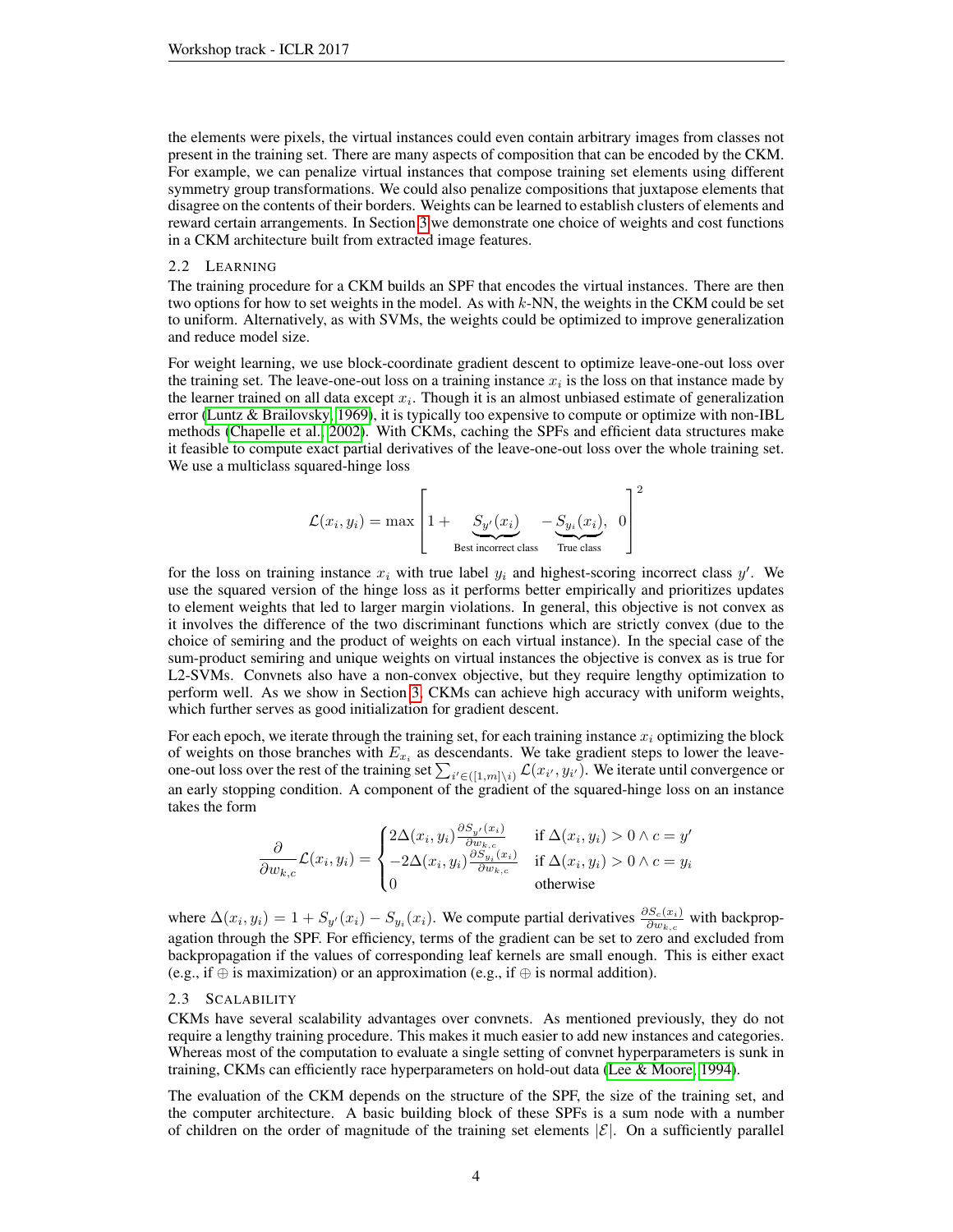<span id="page-4-1"></span>

| <b>Name</b>              | $\#$ Training Exs. - $\#$ Testing Exs. Dimensions |                  | <b>Classes</b>           |
|--------------------------|---------------------------------------------------|------------------|--------------------------|
| <b>Small NORB</b>        | 24300-24300                                       | $96 \times 96$   | $\overline{\phantom{1}}$ |
| <b>NORB</b> Compositions | 100-1000                                          | $256 \times 256$ | 2                        |
| <b>NORB</b> Symmetries   | $\{50, 100, \ldots, 12800\}$ -2916                | $108 \times 108$ | h                        |

| Table 1: Dataset properties |  |
|-----------------------------|--|
|-----------------------------|--|

computer, assuming the size of the training set elements greatly exceeds the dimensionality of the leaf kernel, this sum node will require  $O(log(|\mathcal{E}|))$  time (the depth of a parallel ⊕ reduction circuit) and  $O(|\mathcal{E}|)$  space. [Duda et al.](#page-8-8) [\(2000\)](#page-8-8) describe a constant time nearest neighbor circuit that relies on precomputed Voronoi partitions, but this has impractical space requirements in high dimensions. As with SVMs, optimization of sparse element weights can greatly reduce model size.

On a modest multicore computer, we must resort to using specialized data structures. Hash codes can be used to index raw features or to measure Hamming distance as a proxy to more expensive distance functions. While they are perhaps the fastest method to accelerate a nearest neighbor search, the most accurate hashing methods involve a training period yet do not necessarily result in high recall [\(Torralba et al., 2008;](#page-9-3) [Heo et al., 2012\)](#page-8-9). There are many space-partitioning data structure trees in the literature, however in practice none are able to offer exact search of nearest neighbors in high dimensions in logarithmic time. In our experiments we use hierarchical  $k$ -means trees [\(Muja](#page-8-10) [& Lowe, 2009\)](#page-8-10), which are a good compromise between speed and accuracy.

# <span id="page-4-0"></span>3 EXPERIMENTS

We test CKMs on three image classification scenarios that feature images from either the small NORB dataset or the NORB jittered-cluttered dataset [\(LeCun et al., 2004\)](#page-8-11). Both NORB datasets contain greyscale images of five categories of plastic toys photographed with varied altitudes, azimuths, and lighting conditions. Table [1](#page-4-1) summarizes the datasets. We first describe the SPN architecture and then detail each of the three scenarios.

# 3.1 EXPERIMENTAL ARCHITECTURE

In our experiments the architecture of the SPF  $S_c(x_q)$  for each query image is based on its unique set of extracted ORB features. Like SIFT features, ORB features are rotation-invariant and produce a descriptor from intensity differences, but ORB is much faster to compute and thus suitable for real time applications [\(Rublee et al., 2011\)](#page-9-4). The elements  $E_{x_i} = (e_{i,1}, \ldots, e_{i,|E_i|})$  of each image  $x_i$  are its extracted keypoints, where an element's feature vector and image position are denoted by  $\vec{f}(e_{i,j})$ and  $\vec{p}(e_{i,j})$  respectively. We use the max-sum semiring ( $\oplus = \max$ ,  $\otimes = +$ ) because it is more robust to noisy virtual instances, yields sparser gradients, is more efficient to compute, and performs better empirically compared with the sum-product semiring.

The SPF  $S_c(x_q)$  maximizes over variables  $\mathbf{Z} = (Z_1, \dots, Z_{|E_{x_q}|})$  corresponding to query elements  $E_{x_q}$  with states for all possible virtual instances. The SPF contains a unary scope max node for every variable  $\{Z_i\}$  that maximizes over the weighted kernels of all possible training elements  $\mathcal{E}$ :  $\oplus(Z_j) = \bigoplus_{z_j \in \mathcal{E}} w_{z_j,c} \otimes K_L(z_j, e_{q,j}).$  The SPF contains a binary scope max node for all pairs of variables  $\{Z_j, Z_{j'}\}$  for which at least one corresponding query element is within the k-nearest spatial neighbors of the other. These nodes maximize over the weighted kernels of all possible combinations of training set elements.

$$
\oplus (Z_j, Z_{j'}) = \bigoplus_{z_j \in \mathcal{E}} \bigoplus_{z_{j'} \in \mathcal{E}} w_{z_j,c} \otimes w_{z_{j'},c} \otimes \phi(z_j, z_{j'}) \otimes K_L(z_j, e_{q,j}) \otimes K_L(z_{j'}, e_{q,j'}) \qquad (2)
$$

This maximizes over all possible pairs of training set elements, weighting the two leaf kernels by two corresponding element weights and a cost function. We use a leaf kernel for image elements that incorporates both the Hamming distance between their features and the Euclidean distance between their image positions:  $K_L(e_{i,j}, e_{i',j'}) = \max(\beta_0 - \beta_1 d_{\text{Ham}}(\vec{f}(e_{i,j}), \vec{f}(e_{i',j'})), 0) +$  $\max(\beta_2 || (\vec{p}(e_{i,j}), \vec{p}(e_{i',j'})||, \beta_3)$ . This rewards training set elements that look like a query instance element and appear in a similar location, with thresholds for efficiency. This can represent, for example, the photographic bias to center foreground objects or a discriminative cue from seeing sky at the top of the image. We use the pairwise cost function  $\phi(e_{i,j}, e_{i',j'}) = 1[i = i']\beta_4$  that rewards combinations of elements from the same source training image. This captures the intuition that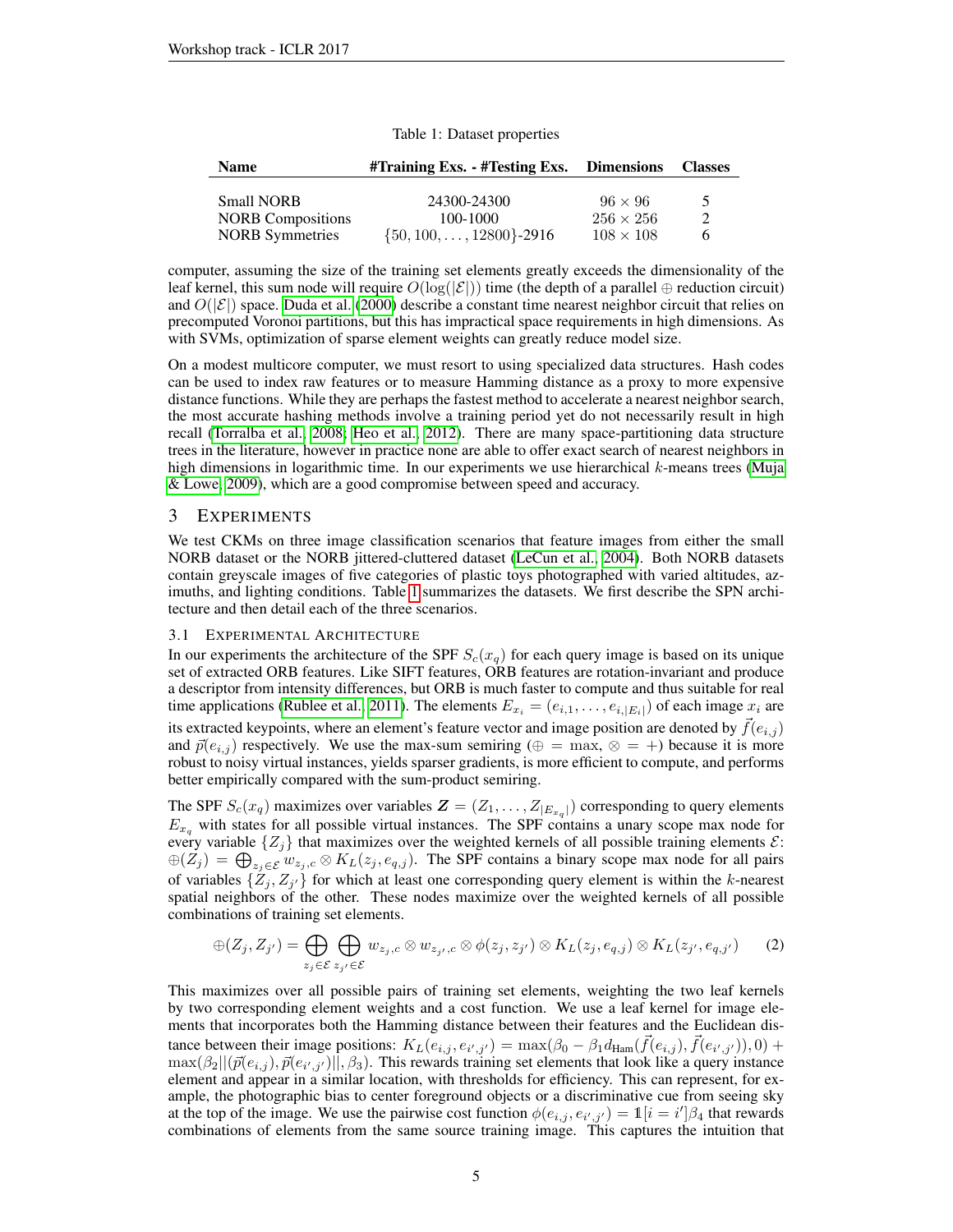compositions sourced from more images are less coherent and more likely to contain nonsense than those using fewer. The image is represented as a sum of these unary and binary max nodes. The scopes of children of the sum are restricted to be disjoint, so the children  $\{\oplus(Z_1, Z_2), \oplus(Z_2, Z_3)\}$ would be disallowed, for example. This restriction is what allows the SPF to be tractable, and with multiple sums the SPF has high-treewidth. By comparison, a Markov random field expressing these dependencies would be intractable. The root max node of the SPF has  $P$  sums as children, each of which has its random set of unary and binary scope max node children that cover full scope  $Z$ . We illustrate a simplified version of the SPF architecture in Figure [1.](#page-5-0) Though this SPF models limited image structure, the definition of CKMs allows for more expressive architectures as with SPNs.

<span id="page-5-0"></span>

Figure 1: Simplified illustration of the SPF  $S_c(x_q)$  architecture with max-sum semiring used in experiments (using ORB features as elements,  $|E_{x_q}| \approx 100$ ). Red dots depict elements  $E_{x_q}$  of query instance  $x_q$ . Blue dots show training set elements  $e_{i,j} \in \mathcal{E}$ , duplicated with each query element for clarity. A boxed  $K_L$  shows the leaf kernel with lines descending to its two element arguments. The ⊕ nodes are labeled with their scopes. Weights and cost functions (arguments omitted) appear next to  $\otimes$  nodes. Only a subset of the unary and binary scope  $\oplus$  nodes are drawn. Only two of the P top-level  $\otimes$  nodes are fully detailed (the children of the second are drawn faded).

In the following sections, we refer to two variants  $CKM$  and  $CKM_W$ . The CKM version uses uniform weights  $w_{k,c}$ , similar to the basic k-nearest neighbor algorithm. The  $CKM_W$  method optimizes weights  $w_{k,c}$  as described in Section [2.2.](#page-3-0) Both versions restrict weights for class c to be  $-\infty$  $(\oplus$  identity) for those training elements not in class c. This constraint ensures that method **CKM** is discriminative (as is true with k-NN) and reduces the number of parameters optimized by  $CKM_W$ . The hyperparameters of ORB feature extraction, leaf kernels, cost function, and optimization were chosen using grid search on a validation set.

With our CPU implementation, **CKM** trains in a single pass of feature extraction and storage at ∼5ms/image, CKM<sub>W</sub> trains in under ten epochs at ∼90ms/image, and both versions test at  $\sim$ 80ms/image. The GPU-optimized convnets train at  $\sim$ 2ms/image for many epochs and test at ∼1ms/image. Remarkably, CKM on a CPU trains faster than the convnet on a GPU.

## 3.2 SMALL NORB

We use the original train-test separation which measures generalization to new instances of a category (i.e. tested on toy truck that is different from the toys it was trained on). We show promising results in Table [2](#page-6-0) comparing CKMs to deep and IBL methods. With improvement over k-NN and SVM, the CKM and  $CKM_W$  results show the benefit of using virtual instances to combat the curse of dimensionality. We note that the CKM variant that does not optimize weights performs nearly as well as the  $CKM_W$  version that does. Since the test set uses a different set of toys, the use of untrained ORB features hurts the performance of the CKM. Convnets have an advantage here because they discriminatively train their lowest level of features and represent richer image structure in their architecture. To become competitive, future work should improve upon this preliminary CKM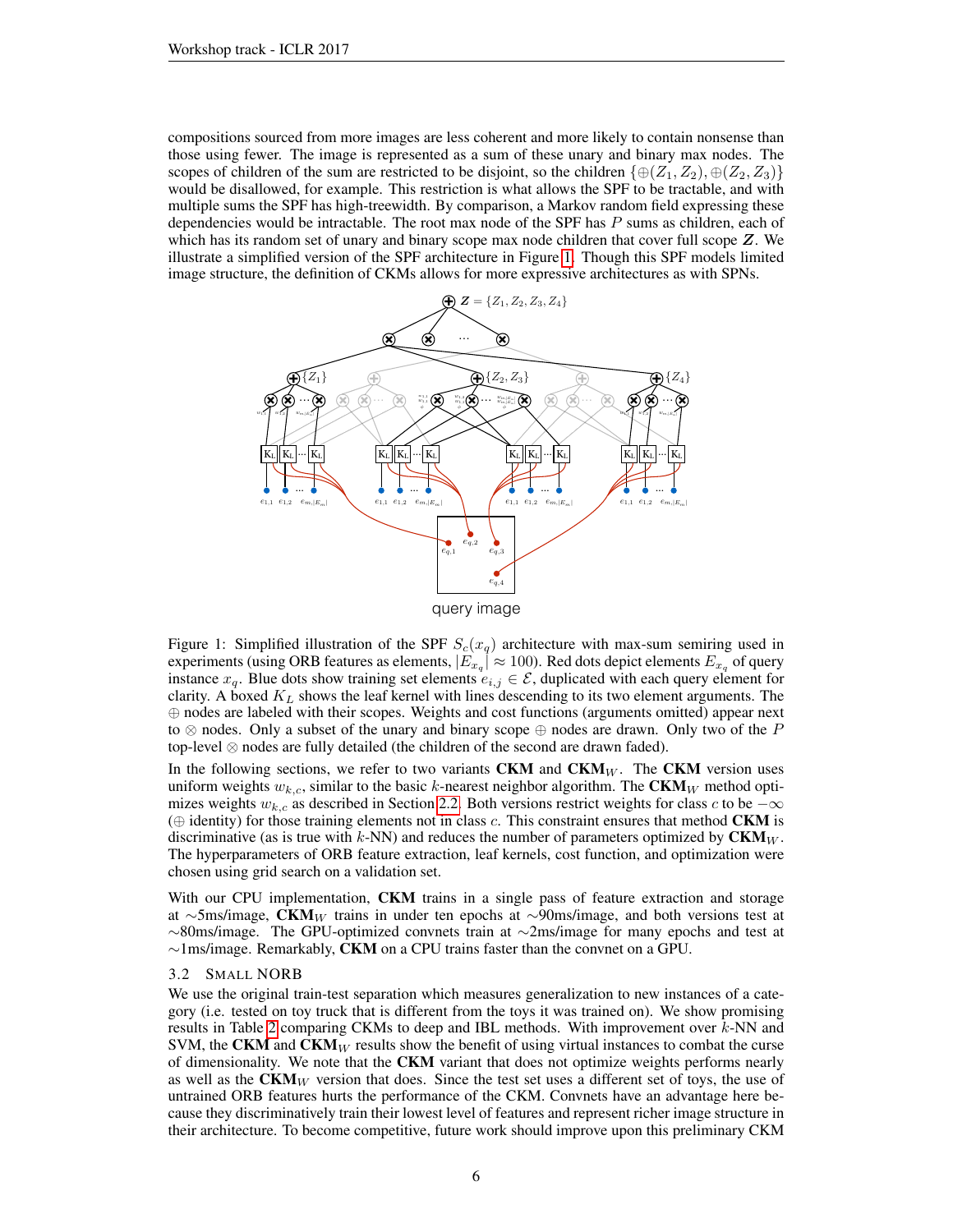<span id="page-6-0"></span>

| <b>Method</b>                                         | <b>Accuracy</b> |
|-------------------------------------------------------|-----------------|
|                                                       |                 |
| Convnet (14 epochs) (Bengio & LeCun, 2007)            | $94.0\%$        |
| DBM with aug. training (Salakhutdinov & Hinton, 2009) | 92.8%           |
| $CKM_W$                                               | 89.8%           |
| Convnet (2 epochs) (Bengio & LeCun, 2007)             | 89.6%           |
| DBM (Salakhutdinov & Hinton, 2009)                    | 89.2%           |
| SVM (Gaussian kernel) (Bengio & LeCun, 2007)          | 88.4%           |
| <b>CKM</b>                                            | 88.3%           |
| $k$ -NN (LeCun et al., 2004)                          | $81.6\%$        |
| Logistic regression (LeCun et al., 2004)              | $77.5\%$        |
|                                                       |                 |

Table 2: Accuracy on Small NORB

Table 3: Accuracy on NORB Compositions

<span id="page-6-1"></span>

| Method                    | Accuracy | Train+Test (min) |
|---------------------------|----------|------------------|
| <b>CKM</b>                | 82.4\%   | $1.5$ [CPU]      |
| SVM with convnet features | 75.0%    | 1 [GPU+CPU]      |
| Convnet                   | 50.6%    | $9$ [GPU]        |
| $k$ -NN on image pixels   | 51.2%    | $0.2$ [CPU]      |

architecture. We demonstrate the advantage of CKMs for representing composition and symmetry in the following experiments.

### 3.3 NORB COMPOSITIONS

A general goal of representation learning is to disentangle the factors of variation of a signal without having to see those factors in all combinations. To evaluate progress towards this, we created images containing three toys each, sourced from the small NORB training set. Small NORB contains ten types of each toy category (e.g., ten different airplanes), which we divided into two collections. Each image is generated by choosing one of the collections uniformly and for each of three categories (person, airplane, animal) randomly sampling a toy from that collection with higher probability  $(P = \frac{5}{6})$  than from the other collection (i.e., there are two children with disjoint toy collections but they sometimes borrow). The task is to determine which of the two collections generated the image. This dataset measures whether a method can distinguish different compositions without having seen all possible permutations of those objects through symmetries and noisy intra-class variation. Analogous tasks include identifying people by their clothing, recognizing social groups by their members, and classifying cuisines by their ingredients.

We compare CKMs to other methods in Table [3.](#page-6-1) Convnets and their features are computed using the TensorFlow library [\(Abadi et al., 2015\)](#page-8-13). Training convnets from few images is very difficult without resorting to other datasets; we augment the training set with random crops, which still yields test accuracy near chance. In such situations it is common to train an SVM with features extracted by a convnet trained on a different, larger dataset. We use 2048-dimensional features extracted from the penultimate layer of the pre-trained Inception network [\(Szegedy et al., 2015\)](#page-9-6) and a linear kernel SVM with squared-hinge loss [\(Pedregosa et al., 2011\)](#page-8-14). Notably, the CKM is much more accurate than the deep methods, and it is about as fast as the SVM despite not taking advantage of the GPU.



Figure 2: Images from NORB Compositions

# 3.4 NORB SYMMETRIES

Composition is a useful tool for modeling the symmetries of objects. When we see an image of an object in a new pose, parts of the image may look similar to parts of images of the object in poses we have seen before. In this experiment, we partition the training set of NORB jittered-cluttered into a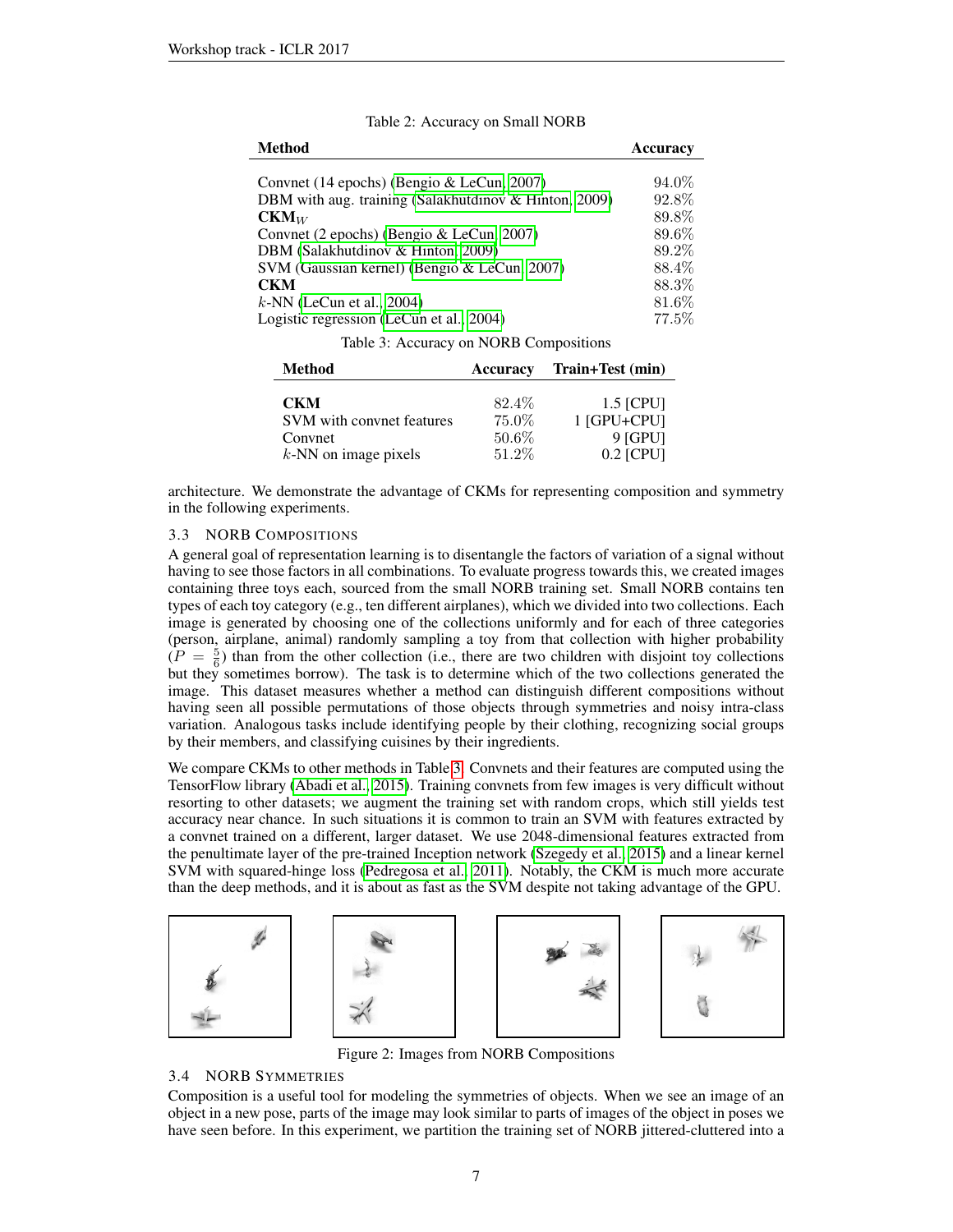new dataset with 10% withheld for each of validation and testing. Training and testing on the same group of toy instances, this measures the ability to generalize to new angles, lighting conditions, backgrounds, and distortions.

We vary the amount of training data to plot learning curves in Figure [3.](#page-7-0) We observe that CKMs are better able to generalize to these distortions than other methods, especially with less data. Importantly, the performance of CKM improves with more data, without requiring costly optimization as data is added. We note that the benefit of  $CKM_W$  using weight learning becomes apparent with 200 training instances. This learning curve suggests that CKMs would be well suited for applications in cluttered environments with many 3D transformations (e.g., loop closure).

<span id="page-7-0"></span>

Figure 3: Number of training instances versus accuracy on unseen symmetries in NORB

# 4 CONCLUSION

This paper proposed compositional kernel machines, an instance-based method for object recognition that addresses some of the weaknesses of deep architectures and other kernel methods. We showed how using a sum-product function to represent a discriminant function leads to tractable summation over the weighted kernels to an exponential set of virtual instances, which can mitigate the curse of dimensionality and improve sample complexity. We proposed a method to discriminatively learn weights on individual instance elements and showed that this improves upon uniform weighting. Finally, we presented results in several scenarios showing that CKMs are a significant improvement for IBL and show promise compared with deep methods.

Future research directions include developing other architectures and learning procedures for CKMs, integrating symmetry transformations into the architecture through kernels and cost functions, and applying CKMs to structured prediction, regression, and reinforcement learning problems. CKMs exhibit a reversed trade-off of fast learning speed and large model size compared to neural networks. Given that animals can benefit from both trade-offs, these results may inspire computational theories of different brain structures, especially the neocortex versus the cerebellum [\(Ito, 2012\)](#page-8-15).

#### ACKNOWLEDGMENTS

The authors are grateful to John Platt for helpful discussions and feedback. This research was partly supported by ONR grant N00014-16-1-2697, AFRL contract FA8750-13-2-0019, a Google PhD Fellowship, an AWS in Education Grant, and an NVIDIA academic hardware grant. The views and conclusions contained in this document are those of the authors and should not be interpreted as necessarily representing the official policies, either expressed or implied, of ONR, AFRL, or the United States Government.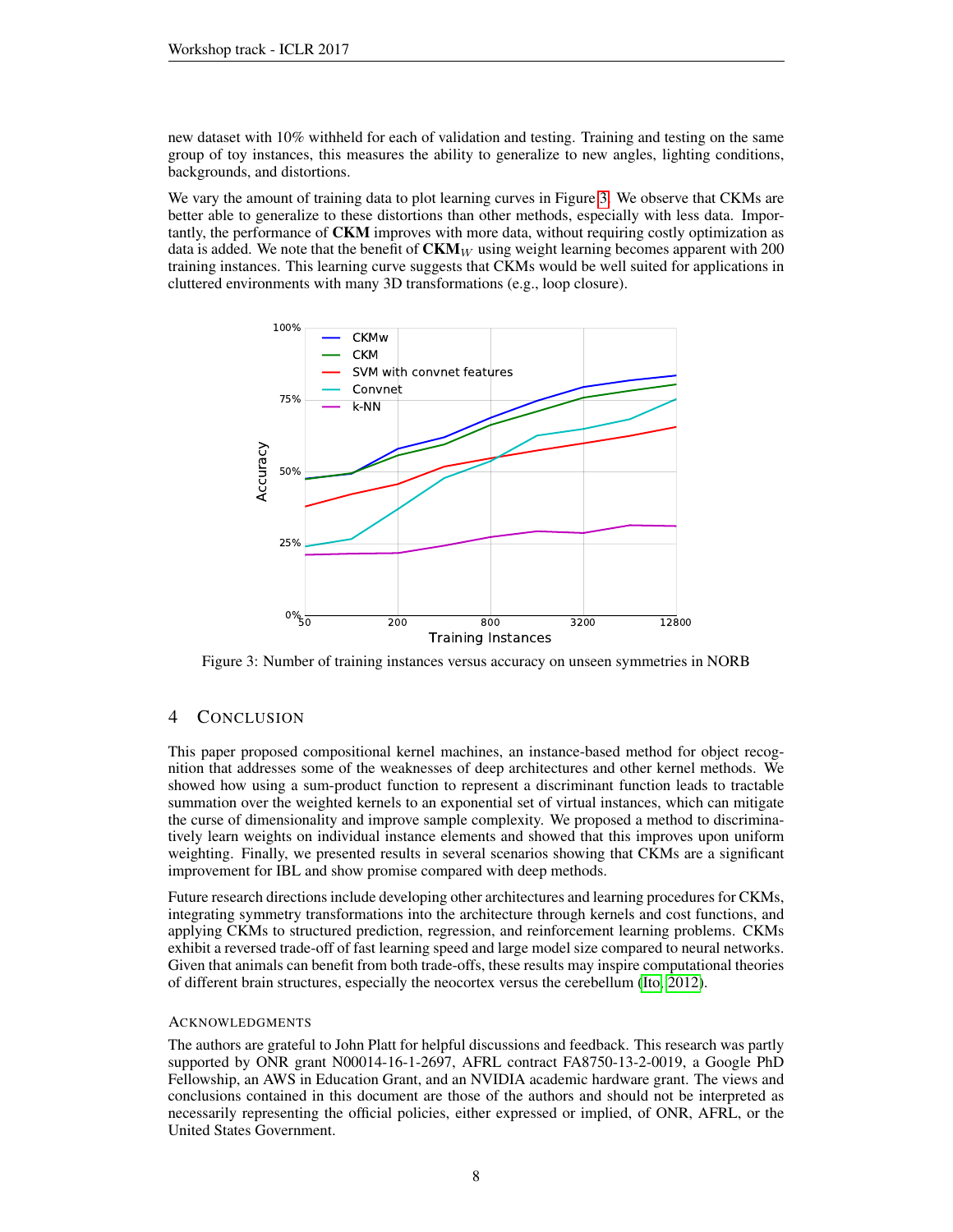# **REFERENCES**

- <span id="page-8-13"></span>Martín Abadi, Ashish Agarwal, Paul Barham, Eugene Brevdo, Zhifeng Chen, Craig Citro, Greg S. Corrado, Andy Davis, Jeffrey Dean, Matthieu Devin, Sanjay Ghemawat, Ian Goodfellow, Andrew Harp, Geoffrey Irving, Michael Isard, Yangqing Jia, Rafal Jozefowicz, Lukasz Kaiser, Manjunath Kudlur, Josh Levenberg, Dan Mane, Rajat Monga, Sherry Moore, Derek Murray, Chris Olah, ´ Mike Schuster, Jonathon Shlens, Benoit Steiner, Ilya Sutskever, Kunal Talwar, Paul Tucker, Vincent Vanhoucke, Vijay Vasudevan, Fernanda Viegas, Oriol Vinyals, Pete Warden, Martin Watten- ´ berg, Martin Wicke, Yuan Yu, and Xiaoqiang Zheng. TensorFlow: Large-scale machine learning on heterogeneous systems, 2015. URL <http://tensorflow.org/>. Software available from tensorflow.org.
- <span id="page-8-1"></span>Nachman Aronszajn. Theory of reproducing kernels. *Transactions of the American Mathematical Society*, 68(3):337–404, 1950.
- <span id="page-8-12"></span>Yoshua Bengio and Yann LeCun. Scaling learning algorithms towards AI. *Large-Scale Kernel Machines*, 34(5), 2007.
- <span id="page-8-3"></span>Oren Boiman, Eli Shechtman, and Michal Irani. In defense of nearest-neighbor based image classification. In *Computer Vision and Pattern Recognition (CVPR), IEEE Conference on*, pp. 1992– 1999. IEEE, 2008.
- <span id="page-8-6"></span>Olivier Chapelle, Vladimir Vapnik, Olivier Bousquet, and Sayan Mukherjee. Choosing multiple parameters for support vector machines. *Machine Learning*, 46(1-3):131–159, 2002.
- <span id="page-8-0"></span>Koby Crammer and Yoram Singer. On the algorithmic implementation of multiclass kernel-based vector machines. *Journal of Machine Learning Research*, 2(Dec):265–292, 2001.
- <span id="page-8-8"></span>Richard O Duda, Peter E Hart, and David G Stork. *Pattern Classification*. John Wiley & Sons, 2000.
- <span id="page-8-2"></span>Abram L Friesen and Pedro Domingos. The sum-product theorem: A foundation for learning tractable models. In *Proceedings of the 33rd International Conference on Machine Learning*, 2016.
- <span id="page-8-4"></span>King Sun Fu. *Syntactic Methods in Pattern Recognition*, volume 112. Elsevier, 1974.
- <span id="page-8-9"></span>Jae-Pil Heo, Youngwoon Lee, Junfeng He, Shih-Fu Chang, and Sung-Eui Yoon. Spherical hashing. In *Computer Vision and Pattern Recognition (CVPR), IEEE Conference on*, pp. 2957–2964. IEEE, 2012.
- <span id="page-8-15"></span>Masao Ito. *The Cerebellum: Brain for an Implicit Self*. FT press, 2012.
- <span id="page-8-11"></span>Yann LeCun, Fu Jie Huang, and Léon Bottou. Learning methods for generic object recognition with invariance to pose and lighting. In *Computer Vision and Pattern Recognition (CVPR), IEEE Conference on*, volume 2, pp. 97–104. IEEE, 2004.
- <span id="page-8-7"></span>Mary S Lee and AW Moore. Efficient algorithms for minimizing cross validation error. In *Proceedings of the 8th International Conference on Machine Learning*, pp. 190. Morgan Kaufmann, 1994.
- <span id="page-8-5"></span>Aleksandr Luntz and Viktor Brailovsky. On estimation of characters obtained in statistical procedure of recognition. *Technicheskaya Kibernetica*, 3(6):6–12, 1969.
- <span id="page-8-10"></span>Marius Muja and David G Lowe. Fast approximate nearest neighbors with automatic algorithm configuration. In *International Conference on Computer Vision Theory and Application (VISSAPP)*, pp. 331–340, 2009.
- <span id="page-8-14"></span>Fabian Pedregosa, Gael Varoquaux, Alexandre Gramfort, Vincent Michel, Bertrand Thirion, Olivier ¨ Grisel, Mathieu Blondel, Peter Prettenhofer, Ron Weiss, Vincnet Dubourg, Jake Vanderplas, Alexandre Passos, David Cournapeau, Matthieu Brucher, Matthieu Perrot, and Edouard Duch- ´ esnay. Scikit-learn: Machine learning in Python. *Journal of Machine Learning Research*, 12: 2825–2830, 2011.